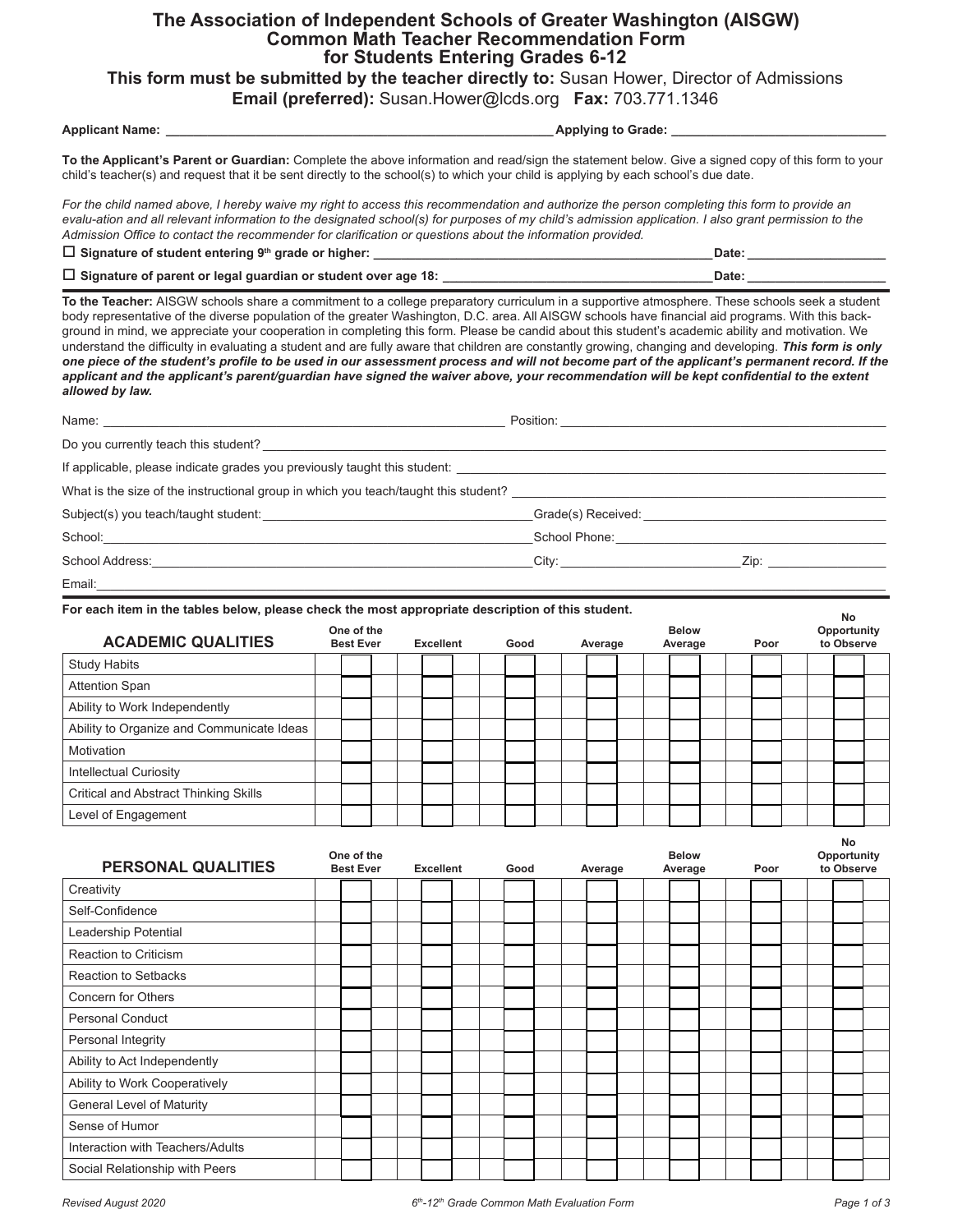| Section Level of course: $\Box$ Remedial $\Box$ Regular $\Box$ Advanced $\Box$ Mixed-Ability                                                                                                                                 |                  |                        |                 |           |                         |            |
|------------------------------------------------------------------------------------------------------------------------------------------------------------------------------------------------------------------------------|------------------|------------------------|-----------------|-----------|-------------------------|------------|
| $Textbook(s): \begin{tabular}{ l l l } \hline \textbf{Textbook}(s): & \textbf{Output} & \textbf{Output} & \textbf{Output} & \textbf{Output} \\ \hline \end{tabular}$                                                         |                  |                        |                 |           |                         |            |
|                                                                                                                                                                                                                              |                  |                        |                 |           |                         |            |
| 2. Please compare this student's academic achievement to his/her ability.                                                                                                                                                    |                  |                        |                 |           |                         |            |
|                                                                                                                                                                                                                              |                  |                        |                 |           |                         |            |
|                                                                                                                                                                                                                              |                  |                        |                 |           |                         |            |
|                                                                                                                                                                                                                              |                  |                        |                 |           |                         |            |
| 3. Please describe the student in Math. Compare ability to retain mathematical relationships and principles, draw generalizations, apply basic<br>principles in word problems, and rely on memory versus conceptual process. |                  |                        |                 |           |                         |            |
|                                                                                                                                                                                                                              |                  |                        |                 |           |                         |            |
|                                                                                                                                                                                                                              |                  |                        |                 |           |                         |            |
| 4. Have absences in any way affected the student's classroom performance?                                                                                                                                                    |                  |                        |                 |           |                         |            |
|                                                                                                                                                                                                                              |                  |                        |                 |           |                         |            |
|                                                                                                                                                                                                                              |                  |                        |                 |           |                         |            |
|                                                                                                                                                                                                                              |                  |                        |                 |           |                         |            |
|                                                                                                                                                                                                                              |                  |                        |                 |           |                         |            |
| 5. Please comment on the student as a person. (Consider maturity, integrity, behavior, relationships with peers, self-confidence).                                                                                           |                  |                        |                 |           |                         |            |
|                                                                                                                                                                                                                              |                  |                        |                 |           |                         |            |
|                                                                                                                                                                                                                              |                  |                        |                 |           |                         |            |
|                                                                                                                                                                                                                              |                  |                        |                 |           |                         |            |
| 6. Is there information about this student that would be better discussed by telephone? Yes $\Box$                                                                                                                           |                  |                        |                 | No $\Box$ |                         |            |
| Please provide a phone number where you can be reached: ________________________                                                                                                                                             |                  |                        |                 |           |                         | Ext.       |
| I am familiar with the applicant school's program: Very Familiar D Fairly D                                                                                                                                                  |                  |                        | Somewhat $\Box$ |           | Not at All $\Box$       |            |
|                                                                                                                                                                                                                              |                  |                        |                 |           |                         |            |
| I recommend this student                                                                                                                                                                                                     | Enthusiastically | <b>With Confidence</b> |                 | Somewhat  | <b>With Reservation</b> | Not at All |
| Academic Ability and Promise                                                                                                                                                                                                 |                  |                        |                 |           |                         |            |
| <b>Character and Personal Promise</b>                                                                                                                                                                                        |                  |                        |                 |           |                         |            |
| Overall                                                                                                                                                                                                                      |                  |                        |                 |           |                         |            |
|                                                                                                                                                                                                                              |                  |                        |                 |           |                         |            |
| Please share any additional comments regarding the student's appropriateness for the school named above.                                                                                                                     |                  |                        |                 |           |                         |            |
|                                                                                                                                                                                                                              |                  |                        |                 |           |                         |            |
|                                                                                                                                                                                                                              |                  |                        |                 |           |                         |            |